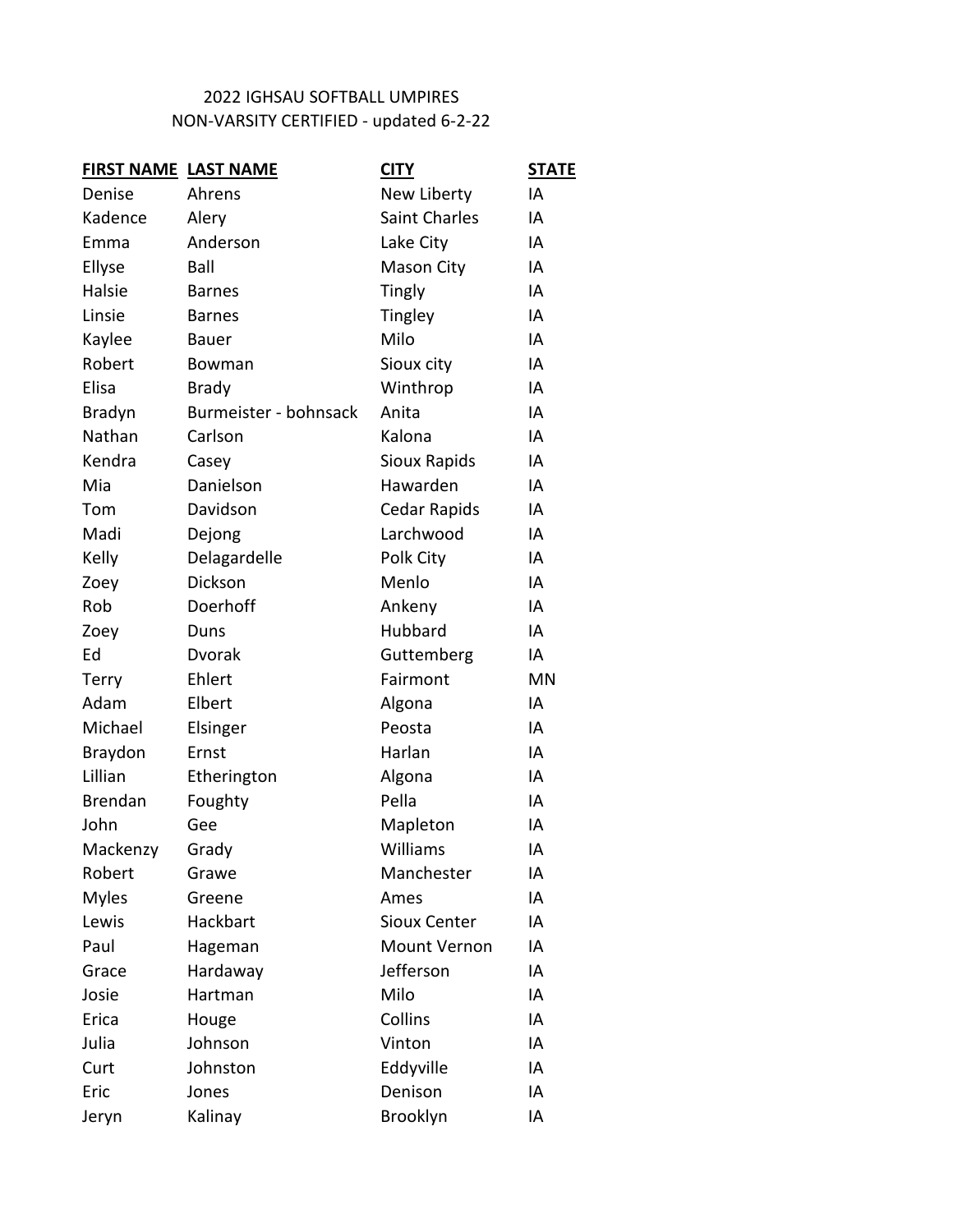| Teagon         | Kasperbauer | Irwin                  | IA        |
|----------------|-------------|------------------------|-----------|
| Stephen        | Kelley      | dewitt                 | IA        |
| Gracie         | <b>Kirk</b> | peru                   | IA        |
| Clinton        | Koedam      | Lawton                 | IA        |
| <b>Marcus</b>  | Kolesar     | Victor                 | IA        |
| Cassie         | Koopmans    | Ireton                 | IA        |
| Sophia         | Kreutner    | Vinton                 | IA        |
| Benjamin       | Leinen      | Harlan                 | IA        |
| Todd           | Lorensen    | <b>West Des Moines</b> | IA        |
| Danny          | Love        | Lansing                | IA        |
| Angela         | Lyons       | <b>WHITING</b>         | IA        |
| Leah           | Martinez    | <b>Mason City</b>      | IA        |
| <b>Brett</b>   | Mather      | Dundee                 | IA        |
| Donald         | Mclane      | Elizabeth              | IL        |
| Guy            | Meyer       | <b>IOWA CITY</b>       | IA        |
| Lanie          | Meyer       | Iowa City              | IA        |
| Aurora         | Miller      | Harlan                 | IA        |
| Gregg          | Mohl        | Clinton                | IA        |
| Ron            | Monahan     | Muscatine              | IA        |
| Luke           | Musich      | Earling                | IA        |
| Emersyn        | Netten      | Little Rock            | IA        |
| Zach           | Neuerburg   | Eldridge               | IA        |
| Patty          | Niedermyer  | <b>PISGAH</b>          | IA        |
| Scott          | Nielsen     | Ventura                | IA        |
| Dayten         | Ondrashek   | Calmar                 | IA        |
| Wesley         | Parker      | <b>OAKLAND</b>         | IA        |
| Chris          | Parsons     | Waverly                | IA        |
| Emma           | Peterson    | Aurelia                | IA        |
| Saydee         | Plummer     | Burlington             | IA        |
| Peytyn         | Pryor       | portsmouth             | IA        |
| Franz          | Reisz       | Woodbine               | IA        |
| Michael        | Ringo       | Mason City             | IA        |
| Gage           | Ritz        | Des Moines             | IA        |
| Kurt           | Ronnfeldt   | North Liberty          | IA        |
| Carl           | Rowles      | Omaha                  | <b>NE</b> |
| <b>Brayton</b> | Schechinger | Harlan                 | IA        |
| Austin         | Schumacher  | Harlan                 | IA        |
| Jamie          | Smith       | Solon                  | IA        |
| Scott          | Smith       | Moville                | IA        |
| Michael        | Smith       | Fort Dodge             | IA        |
| Jason          | Souhrada    | Wilton                 | IA        |
| Peyton         | Souhrada    | Wilton                 | IA        |
| Tom            | Squiers     | Lone Tree              | IA        |